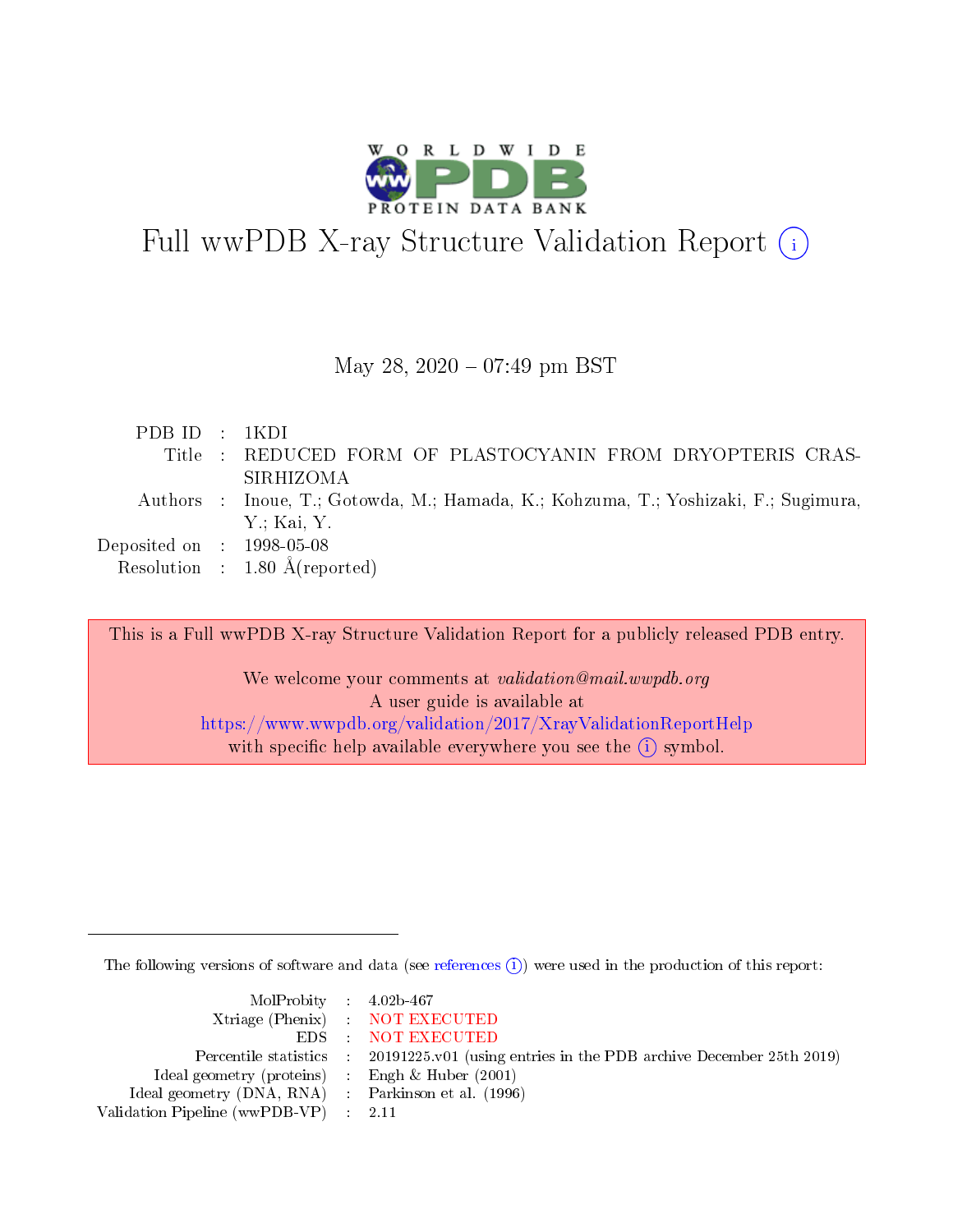# 1 [O](https://www.wwpdb.org/validation/2017/XrayValidationReportHelp#overall_quality)verall quality at a glance  $(i)$

The following experimental techniques were used to determine the structure: X-RAY DIFFRACTION

The reported resolution of this entry is 1.80 Å.

Percentile scores (ranging between 0-100) for global validation metrics of the entry are shown in the following graphic. The table shows the number of entries on which the scores are based.



| Metric                | Whole archive<br>(# $\rm{Entries}$ ) | Similar resolution<br>$(\#\text{Entries}, \text{resolution range}(\text{\AA})$ |  |  |
|-----------------------|--------------------------------------|--------------------------------------------------------------------------------|--|--|
| Clashscore            | 141614                               | $6793(1.80-1.80)$                                                              |  |  |
| Ramachandran outliers | 138981                               | $6697(1.80-1.80)$                                                              |  |  |
| Sidechain outliers    | 138945                               | $(1.80 - 1.80)$<br>6696 (                                                      |  |  |

The table below summarises the geometric issues observed across the polymeric chains and their fit to the electron density. The red, orange, yellow and green segments on the lower bar indicate the fraction of residues that contain outliers for  $\geq=3$ , 2, 1 and 0 types of geometric quality criteria respectively. A grey segment represents the fraction of residues that are not modelled. The numeric value for each fraction is indicated below the corresponding segment, with a dot representing fractions  $\leq=5\%$ 

Note EDS was not executed.

| Mol | $\cap$ hain | $\sim$ $\sim$ $\sim$ $\sim$ $\sim$ $\sim$<br>reugen | Quality of chain |     |  |
|-----|-------------|-----------------------------------------------------|------------------|-----|--|
|     |             |                                                     |                  |     |  |
|     |             | $102\,$                                             | 82%              | 16% |  |

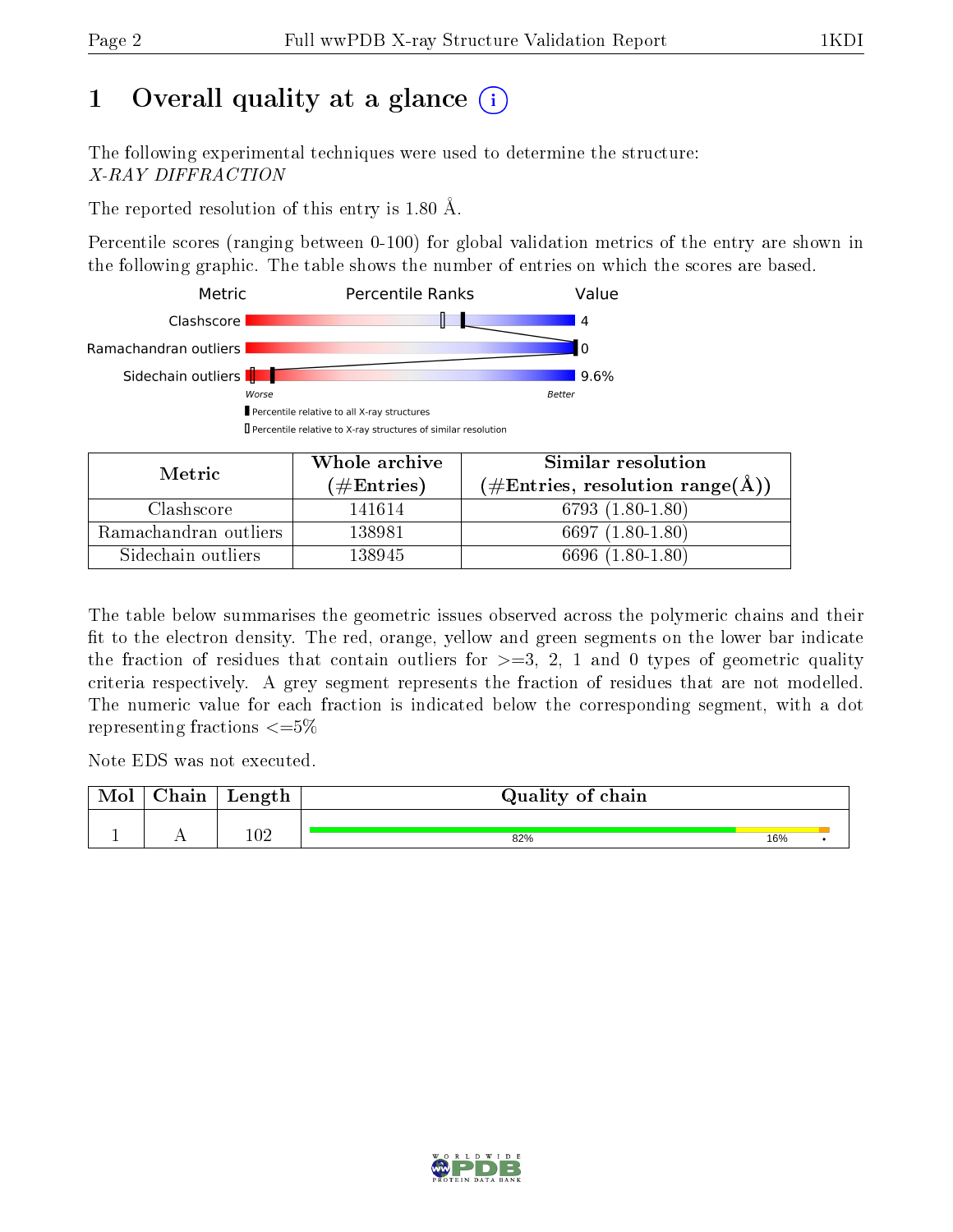# 2 Entry composition (i)

There are 3 unique types of molecules in this entry. The entry contains 797 atoms, of which 0 are hydrogens and 0 are deuteriums.

In the tables below, the ZeroOcc column contains the number of atoms modelled with zero occupancy, the AltConf column contains the number of residues with at least one atom in alternate conformation and the Trace column contains the number of residues modelled with at most 2 atoms.

Molecule 1 is a protein called PLASTOCYANIN.

| Mol |         | Chain   Residues | Atoms |  |  | ZeroOcc   AltConf   Trace |  |  |
|-----|---------|------------------|-------|--|--|---------------------------|--|--|
|     |         |                  |       |  |  |                           |  |  |
| . . | $102\,$ | 758              | 479   |  |  |                           |  |  |

Molecule 2 is COPPER (II) ION (three-letter code: CU) (formula: Cu).

|  | $\text{Mol}$   Chain   Residues | Atoms    | $\mid$ ZeroOcc $\mid$ AltConf |  |
|--|---------------------------------|----------|-------------------------------|--|
|  |                                 | Total Cu |                               |  |

• Molecule 3 is water.

|  | $Mol$   Chain   Residues | Atoms                | $ZeroOcc$   AltConf |
|--|--------------------------|----------------------|---------------------|
|  |                          | $_{\rm Total}$<br>38 |                     |

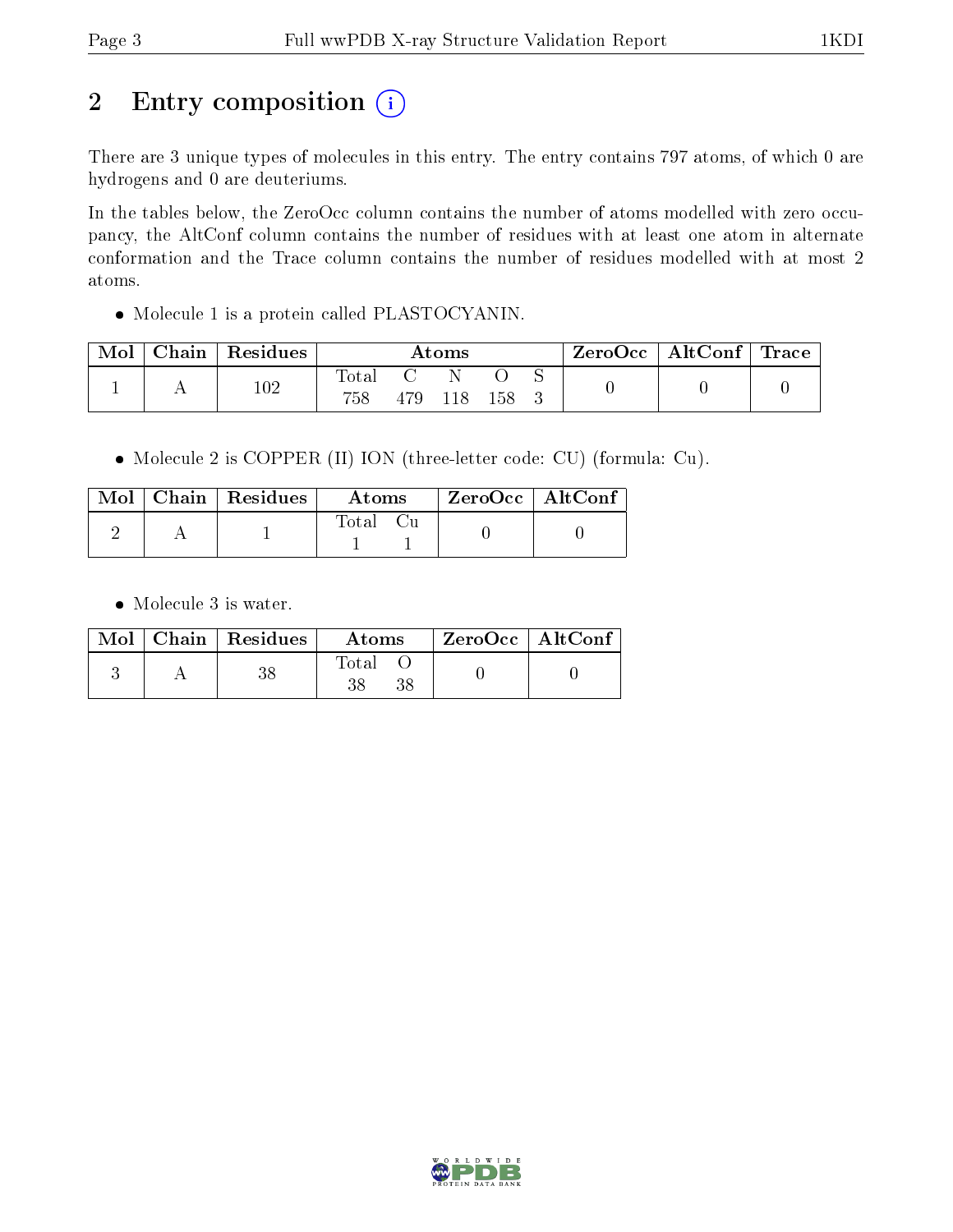# 3 Residue-property plots (i)

These plots are drawn for all protein, RNA and DNA chains in the entry. The first graphic for a chain summarises the proportions of the various outlier classes displayed in the second graphic. The second graphic shows the sequence view annotated by issues in geometry. Residues are colorcoded according to the number of geometric quality criteria for which they contain at least one outlier: green  $= 0$ , yellow  $= 1$ , orange  $= 2$  and red  $= 3$  or more. Stretches of 2 or more consecutive residues without any outlier are shown as a green connector. Residues present in the sample, but not in the model, are shown in grey.

Note EDS was not executed.

• Molecule 1: PLASTOCYANIN



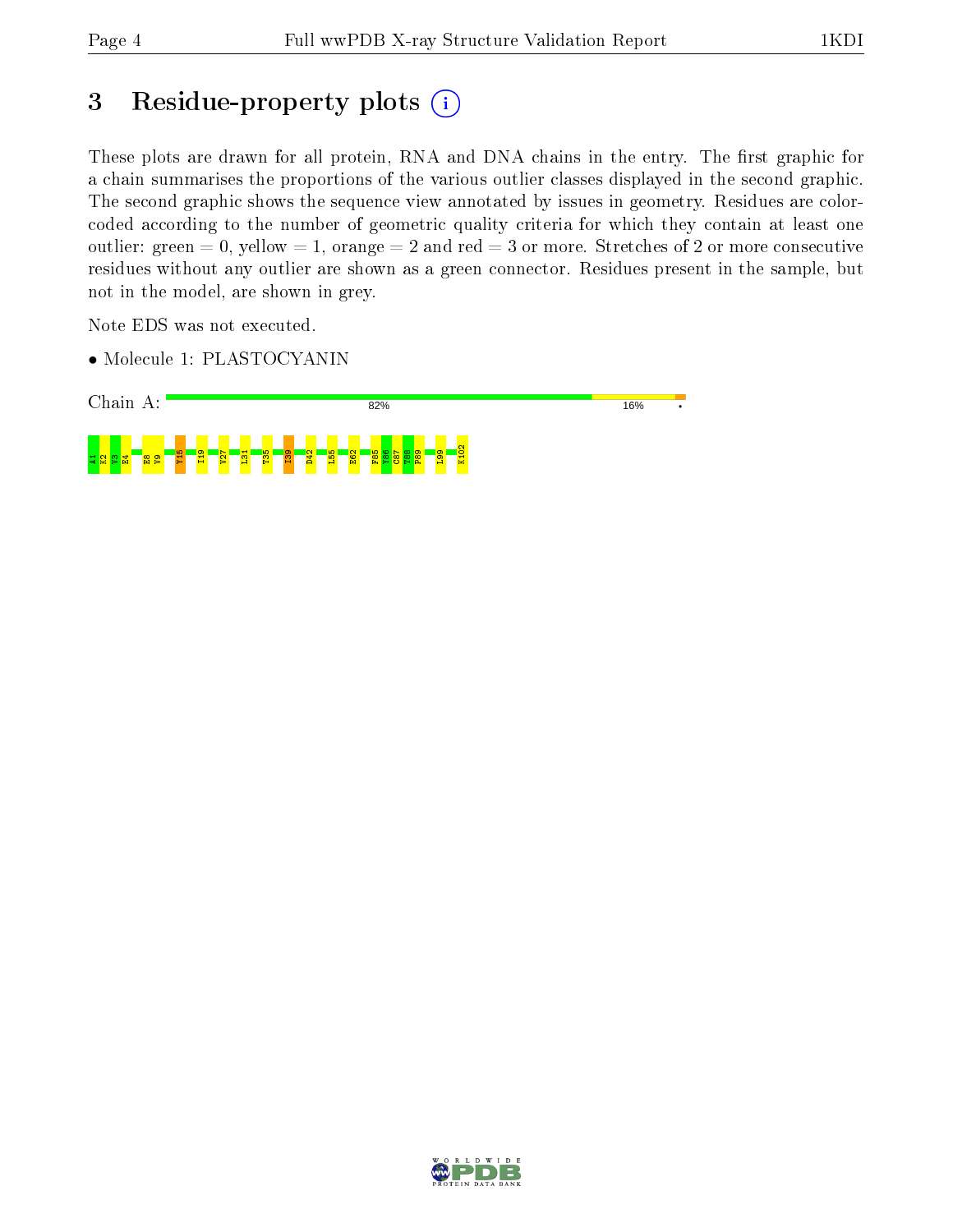# 4 Data and refinement statistics  $(i)$

Xtriage (Phenix) and EDS were not executed - this section is therefore incomplete.

| Property                               | Value                                              | Source    |
|----------------------------------------|----------------------------------------------------|-----------|
| Space group                            | P 61                                               | Depositor |
| Cell constants                         | 73.19Å<br>73.19Å<br>31.24Å                         | Depositor |
| a, b, c, $\alpha$ , $\beta$ , $\gamma$ | $90.00^\circ$<br>$90.00^\circ$<br>$120.00^{\circ}$ |           |
| Resolution (A)                         | 6.00<br>- 1.80                                     | Depositor |
| % Data completeness                    | $93.5(6.00-1.80)$                                  | Depositor |
| (in resolution range)                  |                                                    |           |
| $\mathrm{R}_{merge}$                   | 0.06                                               | Depositor |
| $\mathrm{R}_{sym}$                     | (Not available)                                    | Depositor |
| Refinement program                     | $X-PLOR 3.0$                                       | Depositor |
| $R, R_{free}$                          | 0.207<br>0.226                                     | Depositor |
| Estimated twinning fraction            | $\overline{\text{No}}$ twinning to report.         | Xtriage   |
| Total number of atoms                  | 797                                                | wwPDB-VP  |
| Average B, all atoms $(A^2)$           | 24.0                                               | wwPDB-VP  |

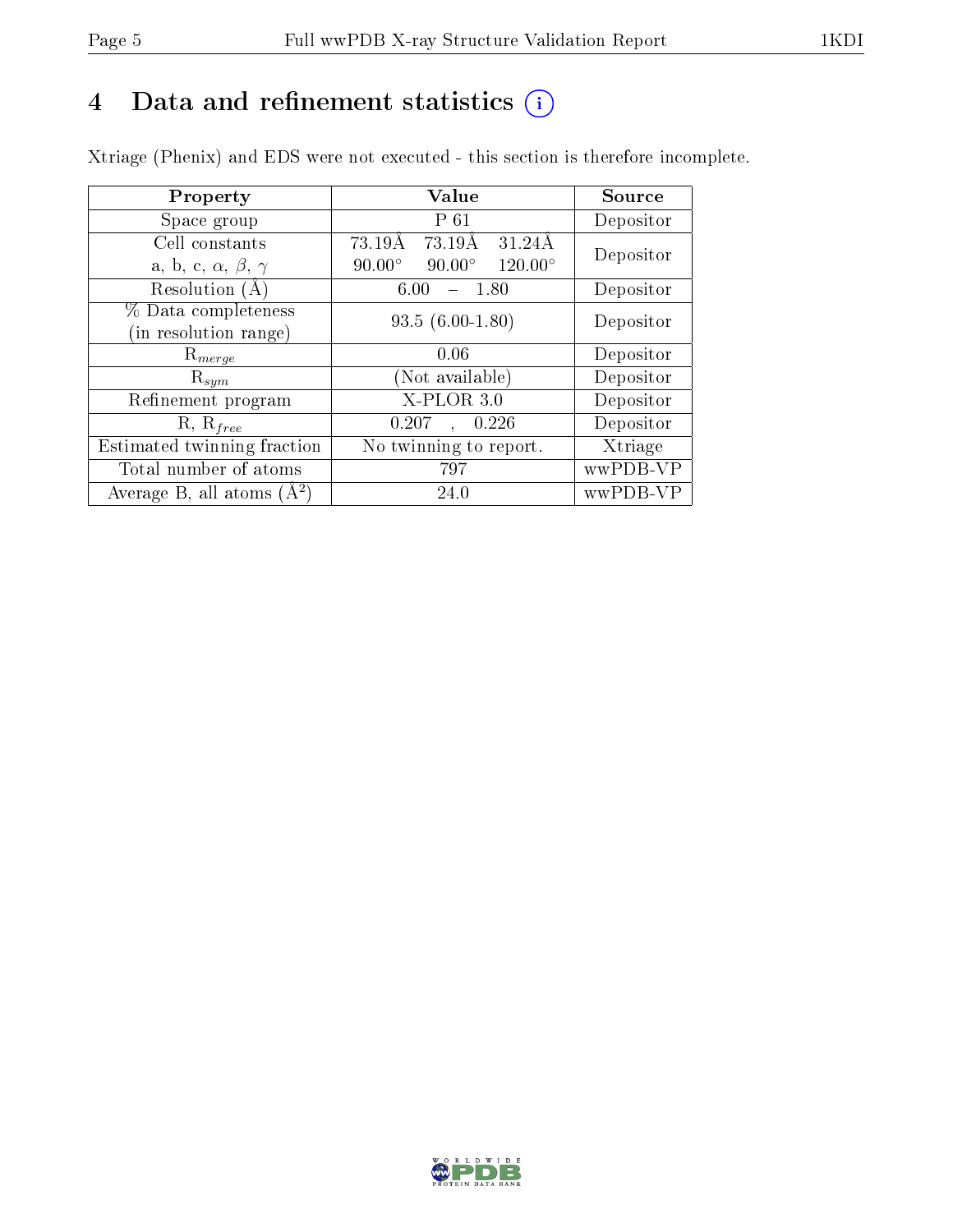# 5 Model quality  $(i)$

# 5.1 Standard geometry  $(i)$

Bond lengths and bond angles in the following residue types are not validated in this section: CU

The Z score for a bond length (or angle) is the number of standard deviations the observed value is removed from the expected value. A bond length (or angle) with  $|Z| > 5$  is considered an outlier worth inspection. RMSZ is the root-mean-square of all Z scores of the bond lengths (or angles).

| Mol | Chain |      | Bond lengths                     | Bond angles |                        |  |
|-----|-------|------|----------------------------------|-------------|------------------------|--|
|     |       |      | RMSZ $\mid \#  Z  > 5 \mid$ RMSZ |             | # Z  > 5               |  |
|     |       | 0.87 |                                  | 1.46        | $\pm 3/1050$ $(0.3\%)$ |  |

There are no bond length outliers.

All (3) bond angle outliers are listed below:

| Mol | Chain | $\operatorname{Res}$ | Type | Atoms            |         | Observed $(°)$ | $\text{Ideal}(\textsuperscript{o})$ |
|-----|-------|----------------------|------|------------------|---------|----------------|-------------------------------------|
|     |       | 15                   |      | $CB-CG-CD2$      | $-6.42$ | 117 15         | 121.00                              |
|     |       |                      | GLU  | $CA-CB-CG$       | $-5.73$ | 100.80         | 113.40                              |
|     |       |                      | '′A∟ | $()$ $()$ $\Box$ | $-5.23$ | 114.31         | 123.20                              |

There are no chirality outliers.

There are no planarity outliers.

## 5.2 Too-close contacts (i)

In the following table, the Non-H and H(model) columns list the number of non-hydrogen atoms and hydrogen atoms in the chain respectively. The H(added) column lists the number of hydrogen atoms added and optimized by MolProbity. The Clashes column lists the number of clashes within the asymmetric unit, whereas Symm-Clashes lists symmetry related clashes.

| Mol |     |     | Chain   Non-H   H(model)   H(added)   Clashes   Symm-Clashes |
|-----|-----|-----|--------------------------------------------------------------|
|     | 758 | 732 |                                                              |
|     |     |     |                                                              |
|     |     |     |                                                              |
|     | 707 | 729 |                                                              |

The all-atom clashscore is defined as the number of clashes found per 1000 atoms (including hydrogen atoms). The all-atom clashscore for this structure is 4.

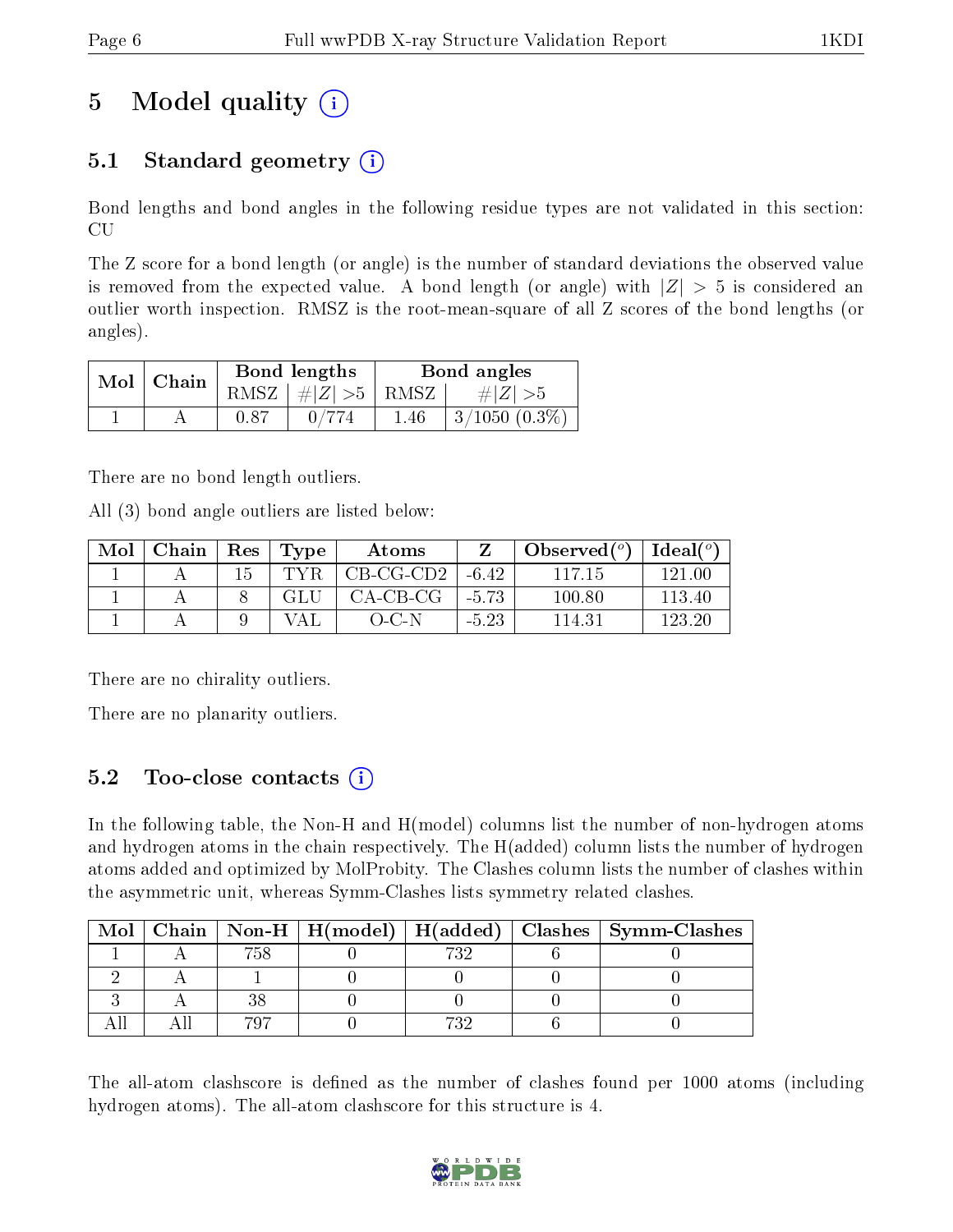| Atom-1             | Atom-2             | Interatomic<br>distance $(A)$ | Clash<br>overlap $(A)$ |
|--------------------|--------------------|-------------------------------|------------------------|
| 1: A:87:CYS:SG     | 1:A:89:PRO:HD2     | 2.45                          | 0.57                   |
| 1: A:39: ILE: CD1  | 1: A:85:PHE:HB2    | 2.45                          | 0.46                   |
| 1:A:39:ILE:HD12    | 1: A:85:PHE:HB2    | 2.02                          | 0.41                   |
| 1: A:31: LEU: HD11 | 1:A:35:THR:O       | 2.21                          | 0.41                   |
| 1:A:4:GLU:HB2      | 1: A: 15: TYR: HB2 | 2.03                          | 0.41                   |
| 1:A:102:LYS:HD3    | 1: A: 102: LYS: HA | 155                           | 0.40                   |

All (6) close contacts within the same asymmetric unit are listed below, sorted by their clash magnitude.

There are no symmetry-related clashes.

### 5.3 Torsion angles (i)

#### 5.3.1 Protein backbone  $(i)$

In the following table, the Percentiles column shows the percent Ramachandran outliers of the chain as a percentile score with respect to all X-ray entries followed by that with respect to entries of similar resolution.

The Analysed column shows the number of residues for which the backbone conformation was analysed, and the total number of residues.

| Mol   Chain | Analysed                              |  | Favoured   Allowed   Outliers   Percentiles                  |
|-------------|---------------------------------------|--|--------------------------------------------------------------|
|             | $100/102(98\%)$   99 (99\%)   1 (1\%) |  | $\begin{array}{ c c c c c }\n\hline\n100 & 100\n\end{array}$ |

There are no Ramachandran outliers to report.

#### 5.3.2 Protein sidechains (i)

In the following table, the Percentiles column shows the percent sidechain outliers of the chain as a percentile score with respect to all X-ray entries followed by that with respect to entries of similar resolution.

The Analysed column shows the number of residues for which the sidechain conformation was analysed, and the total number of residues.

| Mol   Chain | Analysed   Rotameric   Outliers   Percentiles |            |              |                         |
|-------------|-----------------------------------------------|------------|--------------|-------------------------|
|             | $\mid 83/83 \ (100\%) \mid$                   | $75(90\%)$ | $  8 (10\%)$ | $\boxed{8}$ $\boxed{2}$ |

All (8) residues with a non-rotameric sidechain are listed below:

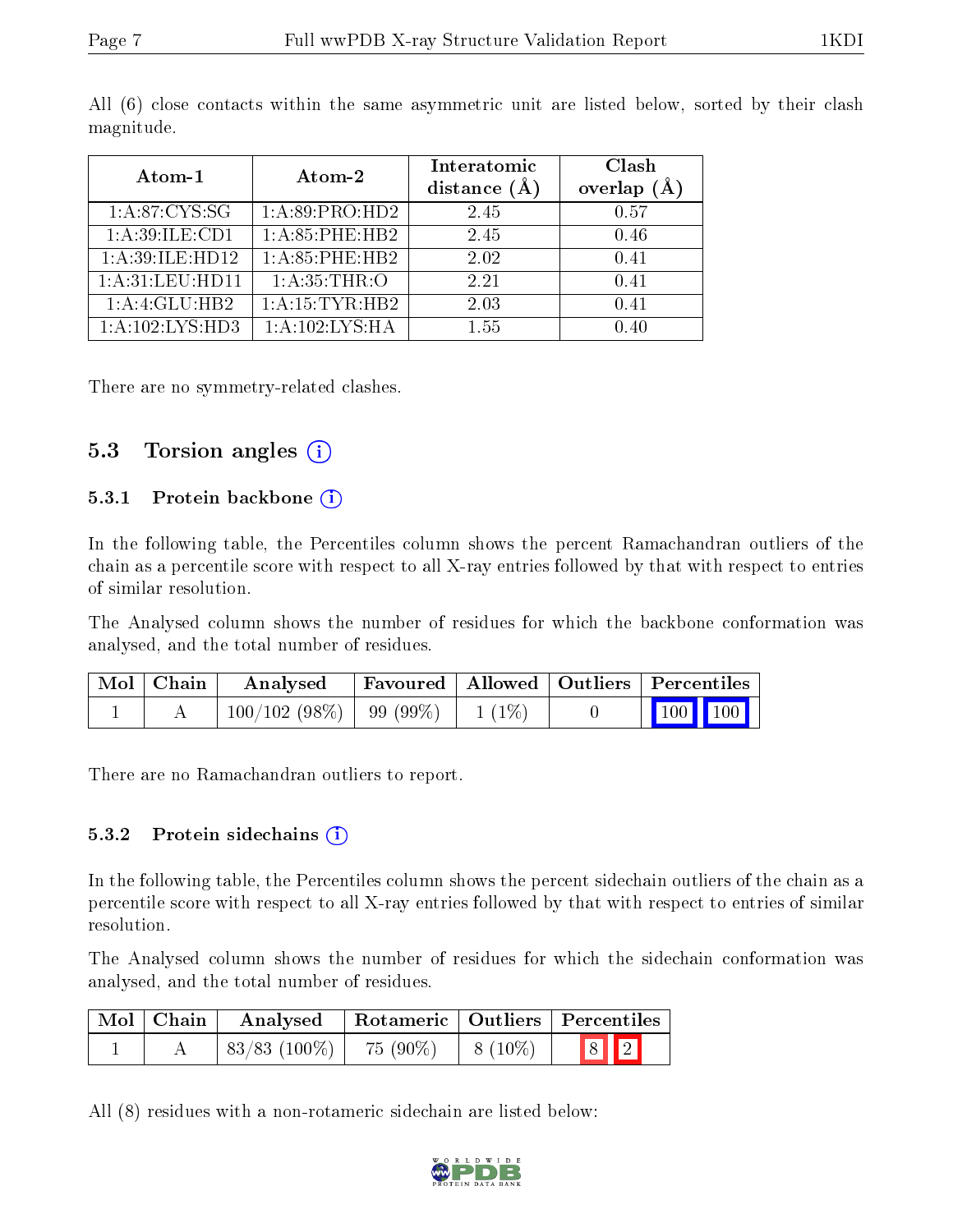| Mol | Chain | Res            | Type       |
|-----|-------|----------------|------------|
|     |       | $\overline{2}$ | <b>LYS</b> |
|     | А     | 19             | ILE        |
|     | А     | 27             | <b>VAL</b> |
|     | А     | 39             | ILE        |
| 1   | А     | 42             | <b>ASP</b> |
| 1   | А     | 55             | LEU        |
| 1   | А     | 62             | GLU        |
|     |       | 99             | LEU        |

Some sidechains can be flipped to improve hydrogen bonding and reduce clashes. There are no such sidechains identified.

#### 5.3.3 RNA (i)

There are no RNA molecules in this entry.

#### 5.4 Non-standard residues in protein, DNA, RNA chains  $(i)$

There are no non-standard protein/DNA/RNA residues in this entry.

#### 5.5 Carbohydrates  $(i)$

There are no carbohydrates in this entry.

### 5.6 Ligand geometry  $(i)$

Of 1 ligands modelled in this entry, 1 is monoatomic - leaving 0 for Mogul analysis.

There are no bond length outliers.

There are no bond angle outliers.

There are no chirality outliers.

There are no torsion outliers.

There are no ring outliers.

No monomer is involved in short contacts.

### 5.7 [O](https://www.wwpdb.org/validation/2017/XrayValidationReportHelp#nonstandard_residues_and_ligands)ther polymers (i)

There are no such residues in this entry.

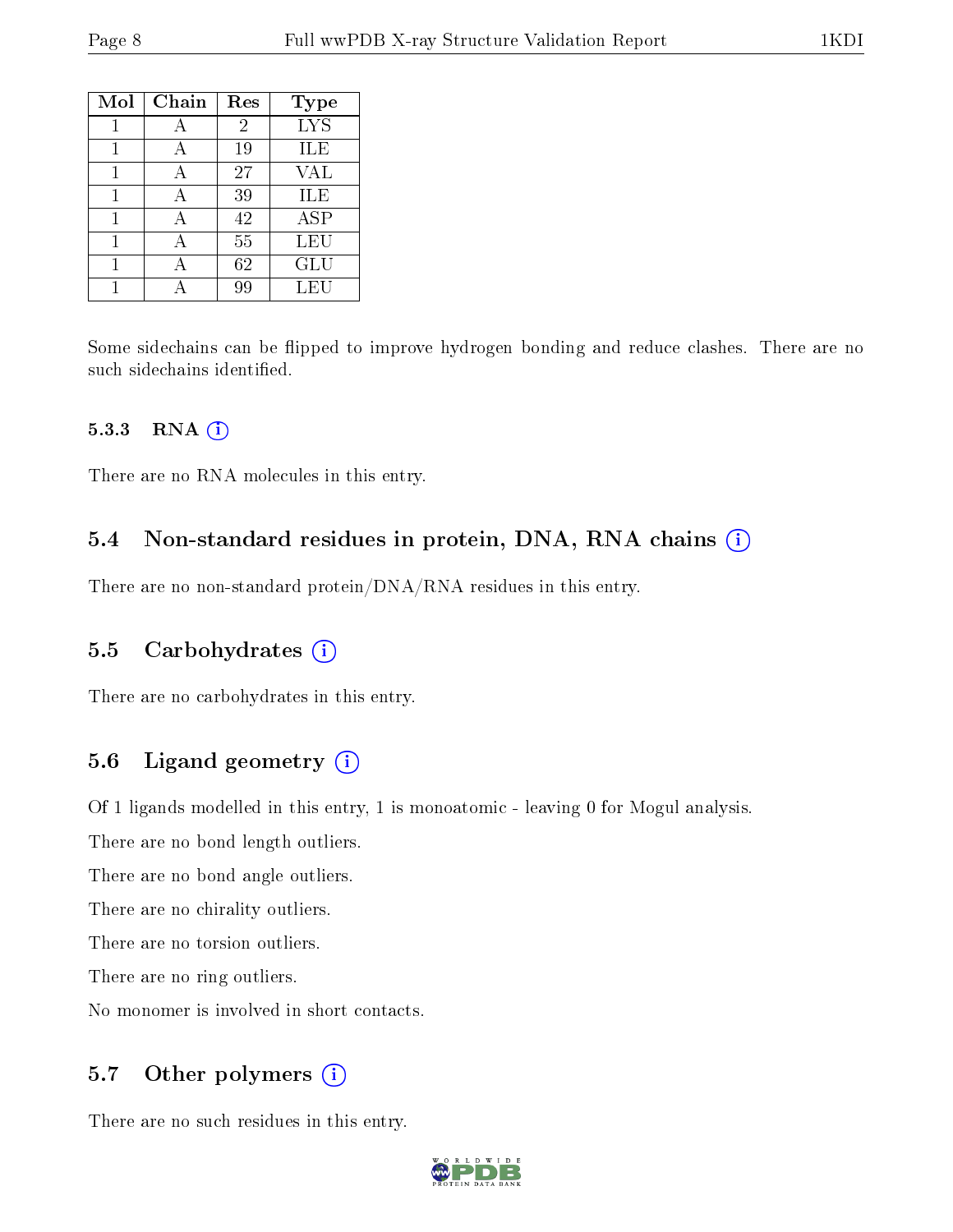# 5.8 Polymer linkage issues (i)

There are no chain breaks in this entry.